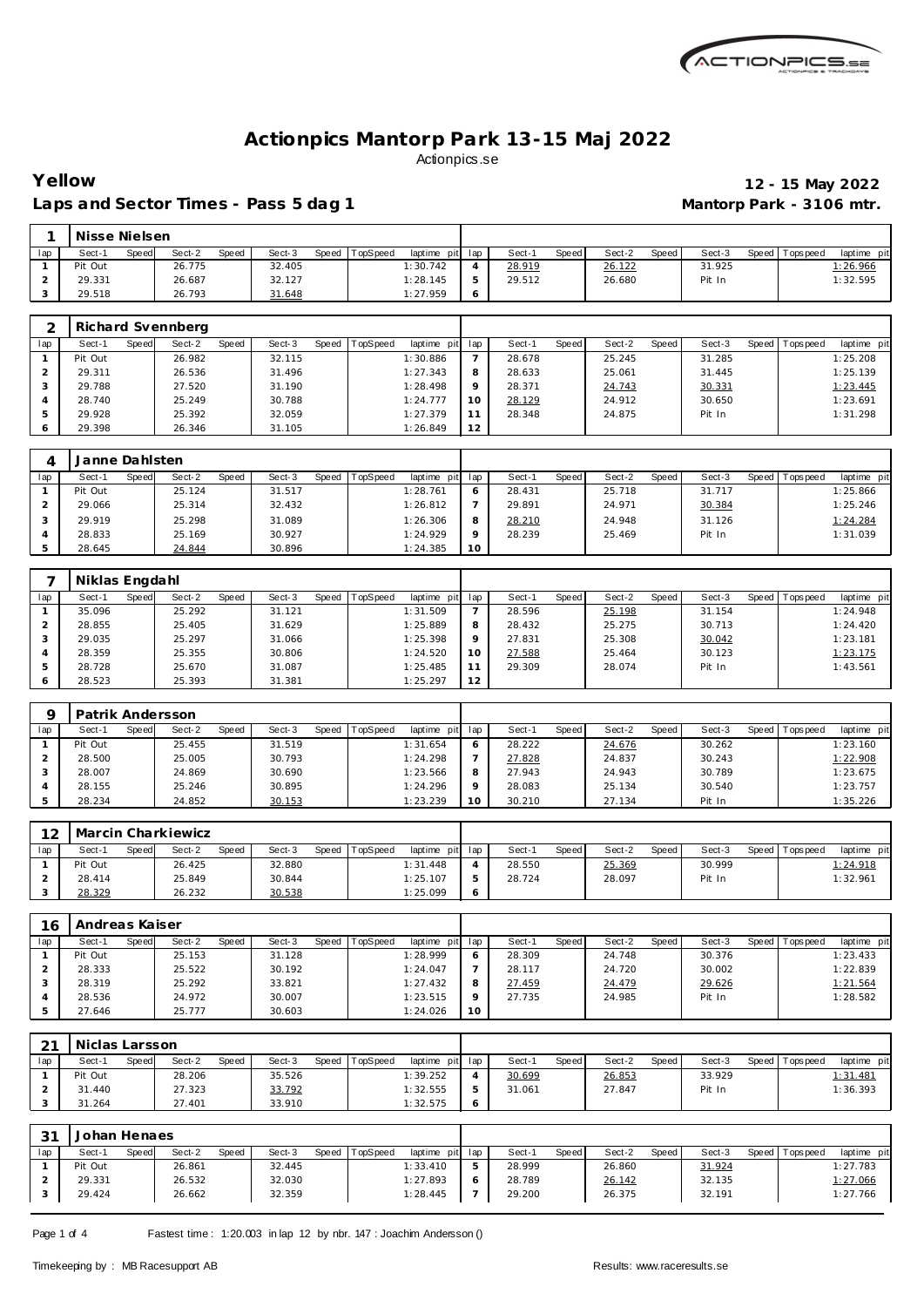

Laps and Sector Times - Pass 5 dag 1 **Mantorp Park - 3106 mtr.** 

 27.954 24.999 30.887 1:23.840 5 28.313 24.932 30.323 1:23.568

**Yellow 12 - 15 May 2022**

 27.919 24.894 31.017 1:23.830 29.841 27.056 Pit In 1:35.330

|     | 28.962         |       | 26.374 |       | 31.977 |       |                 | 1:27.313        | 28.397 |       | 26.750 |       | Pit In |       |           | 1:40.000    |
|-----|----------------|-------|--------|-------|--------|-------|-----------------|-----------------|--------|-------|--------|-------|--------|-------|-----------|-------------|
|     |                |       |        |       |        |       |                 |                 |        |       |        |       |        |       |           |             |
| 40  | Lars Nordström |       |        |       |        |       |                 |                 |        |       |        |       |        |       |           |             |
| lap | Sect-1         | Speed | Sect-2 | Speed | Sect-3 | Speed | <b>TopSpeed</b> | laptime pit lap | Sect-1 | Speed | Sect-2 | Speed | Sect-3 | Speed | Tops peed | laptime pit |
|     | Pit Out        |       | 25.491 |       | 31.471 |       |                 | 1:30.887        | 27.921 |       | 24.706 |       | 30.503 |       |           | 1:23.130    |
|     | 28.486         |       | 25.284 |       | 30.448 |       |                 | 1:24.218        | 27.797 |       | 24.942 |       | 30.448 |       |           | 1:23.187    |
|     |                |       |        |       |        |       |                 |                 |        |       |        |       |        |       |           |             |
| - 0 | 28.193         |       | 25.072 |       | 30.606 |       |                 | 1:23.871        | 27.627 |       | 25.071 |       | 30.787 |       |           | 1:23.485    |

| 42  | Marcus Meijer |       |        |       |        |       |                 |             |          |        |       |        |       |        |                |             |
|-----|---------------|-------|--------|-------|--------|-------|-----------------|-------------|----------|--------|-------|--------|-------|--------|----------------|-------------|
| lap | Sect-1        | Speed | Sect-2 | Speed | Sect-3 | Speed | <b>TopSpeed</b> | laptime pit | lap      | Sect-1 | Speed | Sect-2 | Speed | Sect-3 | Speed Topspeed | laptime pit |
|     | Pit Out       |       | 28.833 |       | 33.468 |       |                 | 1:36.526    |          | 29.742 |       | 26.566 |       | 32.417 |                | 1:28.725    |
|     | 30.068        |       | 27.050 |       | 32.582 |       |                 | 1:29.700    | 8        | 29.745 |       | 26.339 |       | 32.027 |                | 1:28.111    |
|     | 30.099        |       | 26.516 |       | 32.302 |       |                 | 1:28.917    | $\Omega$ | 29.548 |       | 26.351 |       | 32.359 |                | 1:28.258    |
|     | 29.755        |       | 26.617 |       | 32.443 |       |                 | 1:28.815    | 10       | 30.046 |       | 27.101 |       | 32.303 |                | 1:29.450    |
|     | 30.245        |       | 26.659 |       | 32.192 |       |                 | 1:29.096    |          | 29.682 |       | 26.792 |       | 32.150 |                | 1:28.624    |
| O   | 29.952        |       | 26.319 |       | 31.788 |       |                 | 1:28.059    | 12       | 30.331 |       | 27.652 |       | Pit In |                | 1:35.568    |

| 54  |         |       | John-Inge Asperheim |       |        |       |          |             |         |        |       |        |       |        |       |            |             |
|-----|---------|-------|---------------------|-------|--------|-------|----------|-------------|---------|--------|-------|--------|-------|--------|-------|------------|-------------|
| lap | Sect-1  | Speed | Sect-2              | Speed | Sect-3 | Speed | TopSpeed | laptime pit | lap     | Sect-1 | Speed | Sect-2 | Speed | Sect-3 | Speed | Tops pee d | laptime pit |
|     | Pit Out |       | 26.535              |       | 33.052 |       |          | 1:33.738    | 6       | 28.502 |       | 25.228 |       | 30.980 |       |            | 1:24.710    |
|     | 29.842  |       | 25.743              |       | 31.194 |       |          | 1:26.779    |         | 28.493 |       | 25.448 |       | 31.271 |       |            | 1:25.212    |
|     | 29.119  |       | 25.731              |       | 31.240 |       |          | 1:26.090    | 8       | 29.101 |       | 25.196 |       | 31.808 |       |            | 1:26.105    |
|     | 28.952  |       | 25.545              |       | 31.506 |       |          | 1:26.003    | $\circ$ | 28.620 |       | 26.607 |       | 31.526 |       |            | 1:26.753    |
|     | 28.818  |       | 25.598              |       | 31.328 |       |          | 1:25.744    | 10      | 28.846 |       | 26.720 |       | Pit In |       |            | 1:37.369    |

| 58  | Andreas Barman |       |        |       |        |       |          |             |         |        |       |        |       |        |       |            |             |
|-----|----------------|-------|--------|-------|--------|-------|----------|-------------|---------|--------|-------|--------|-------|--------|-------|------------|-------------|
| lap | Sect-1         | Speed | Sect-2 | Speed | Sect-3 | Speed | TopSpeed | laptime pit | lap     | Sect-  | Speed | Sect-2 | Speed | Sect-3 | Speed | Tops pee d | laptime pit |
|     | Pit Out        |       | 26.875 |       | 32.294 |       |          | 1:30.111    | 6       | 28.043 |       | 25.354 |       | 31.922 |       |            | 1:25.319    |
|     | 29.293         |       | 25.397 |       | 30.723 |       |          | 1:25.413    |         | 28.016 |       | 25.440 |       | 30.376 |       |            | 1:23.832    |
|     | 28.569         |       | 25.910 |       | 31.019 |       |          | 1:25.498    | 8       | 27.730 |       | 25.775 |       | 30.781 |       |            | 1:24.286    |
|     | 28.161         |       | 25.261 |       | 31.002 |       |          | 1:24.424    | $\circ$ | 28.287 |       | 27.515 |       | Pit In |       |            | 1:39.772    |
|     | 28.470         |       | 25.304 |       | 31.010 |       |          | 1:24.784    | 10      |        |       |        |       |        |       |            |             |

| 64  |         |       | Lars-Johan Lindh |       |        |       |                 |             |         |        |       |        |       |        |                 |             |
|-----|---------|-------|------------------|-------|--------|-------|-----------------|-------------|---------|--------|-------|--------|-------|--------|-----------------|-------------|
| lap | Sect-1  | Speed | Sect-2           | Speed | Sect-3 | Speed | <b>TopSpeed</b> | laptime pit | lap     | Sect-1 | Speed | Sect-2 | Speed | Sect-3 | Speed Tops peed | laptime pit |
|     | Pit Out |       | 28.716           |       | 33.841 |       |                 | 1:37.332    |         | 30.655 |       | 28.133 |       | 33.510 |                 | 1:32.298    |
|     | 30.396  |       | 28.104           |       | 33.313 |       |                 | 1:31.813    |         | 30.226 |       | 28.043 |       | 33.238 |                 | 1:31.507    |
| 3   | 30.738  |       | 28.265           |       | 34.036 |       |                 | 1:33.039    | $\circ$ | 30.300 |       | 27.941 |       | 33.383 |                 | 1:31.624    |
|     | 31.101  |       | 28.443           |       | 33.573 |       |                 | 1:33.117    | 1 O     | 30.634 |       | 28.059 |       | 33.076 |                 | 1:31.769    |
| ь   | 30.574  |       | 28.360           |       | 33.617 |       |                 | 1:32.551    |         | 30.602 |       | 28.486 |       | Pit In |                 | 1:36.089    |
| 6   | 30.750  |       | 28.379           |       | 33.405 |       |                 | 1:32.534    | 12      |        |       |        |       |        |                 |             |

| 69  | Joakim Tränck |       |        |       |        |       |          |                 |         |        |       |        |       |        |                |             |
|-----|---------------|-------|--------|-------|--------|-------|----------|-----------------|---------|--------|-------|--------|-------|--------|----------------|-------------|
| lap | Sect-1        | Speed | Sect-2 | Speed | Sect-3 | Speed | TopSpeed | laptime pit lap |         | Sect-1 | Speed | Sect-2 | Speed | Sect-3 | Speed Topspeed | laptime pit |
|     | Pit Out       |       | 26.995 |       | 33.739 |       |          | 1:35.021        |         | 30.278 |       | 26.343 |       | 33.188 |                | 1:29.809    |
|     | 30.857        |       | 26.358 |       | 32.579 |       |          | 1:29.794        | 8       | 30.045 |       | 26.236 |       | 32.753 |                | 1:29.034    |
|     | 30.201        |       | 26.287 |       | 32.866 |       |          | 1:29.354        | $\circ$ | 29.947 |       | 26.311 |       | 32.676 |                | 1:28.934    |
|     | 30.309        |       | 26.590 |       | 32.722 |       |          | 1:29.621        | 10      | 30.590 |       | 26.373 |       | 32.294 |                | 1:29.257    |
| ъ   | 30.180        |       | 26.458 |       | 32.520 |       |          | 1:29.158        |         | 29.905 |       | 26.639 |       | Pit In |                | 1:34.215    |
| 6   | 30.154        |       | 26.595 |       | 32.598 |       |          | 1:29.347        | 12      |        |       |        |       |        |                |             |

| 86  | Staffan Lindahl |       |        |       |        |                |             |     |        |              |        |       |        |       |          |             |
|-----|-----------------|-------|--------|-------|--------|----------------|-------------|-----|--------|--------------|--------|-------|--------|-------|----------|-------------|
| lap | Sect-1          | Speed | Sect-2 | Speed | Sect-3 | Speed TopSpeed | laptime pit | lap | Sect-1 | <b>Speed</b> | Sect-2 | Speed | Sect-3 | Speed | Topspeed | laptime pit |
|     | Pit Out         |       | 26.857 |       | 32.666 |                | 1:31.955    | 5   | 29.100 |              | 26.254 |       | 31.689 |       |          | 1:27.043    |
|     | 29.672          |       | 26.719 |       | 32.782 |                | 1:29.173    |     | 28.772 |              | 26.227 |       | 32.360 |       |          | 1:27.359    |
|     | 29.713          |       | 26.591 |       | 32.103 |                | 1:28.407    |     | 28.706 |              | 26.306 |       | 31.571 |       |          | 1:26.583    |
|     | 29.858          |       | 26.686 |       | 33.043 |                | 1:29.587    | 8   | 28.703 |              | 26.741 |       | Pit In |       |          | 1:38.162    |

| -87 | Dennis Krieg |       |        |       |        |       |                 |             |     |        |       |        |         |        |         |             |             |
|-----|--------------|-------|--------|-------|--------|-------|-----------------|-------------|-----|--------|-------|--------|---------|--------|---------|-------------|-------------|
| lap | Sect-1       | Speed | Sect-2 | Speed | Sect-3 | Speed | <b>TopSpeed</b> | laptime pit | lap | Sect-1 | Speed | Sect-2 | Speed I | Sect-3 | Speed I | T ops pee d | laptime pit |
|     | 32.314       |       | 24.942 |       | 30.681 |       |                 | 1:27.937    |     | 27.460 |       | 24.686 |         | 29.798 |         |             | 1:21.944    |
|     | 27.862       |       | 25.052 |       | 30.211 |       |                 | 1:23.125    |     | 27.052 |       | 24.681 |         | 29.886 |         |             | 1:21.619    |
|     | 27.673       |       | 24.849 |       | 30.567 |       |                 | 1:23.089    |     | 27.797 |       | 24.932 |         | 29.765 |         |             | 1:22.494    |
|     | 28.770       |       | 24.951 |       | 29.948 |       |                 | 1:23.669    | 10  | 27.226 |       | 25.511 |         | 30.023 |         |             | 1:22.760    |

Page 2 of 4 Fastest time: 1:20.003 in lap 12 by nbr. 147 : Joachim Andersson ()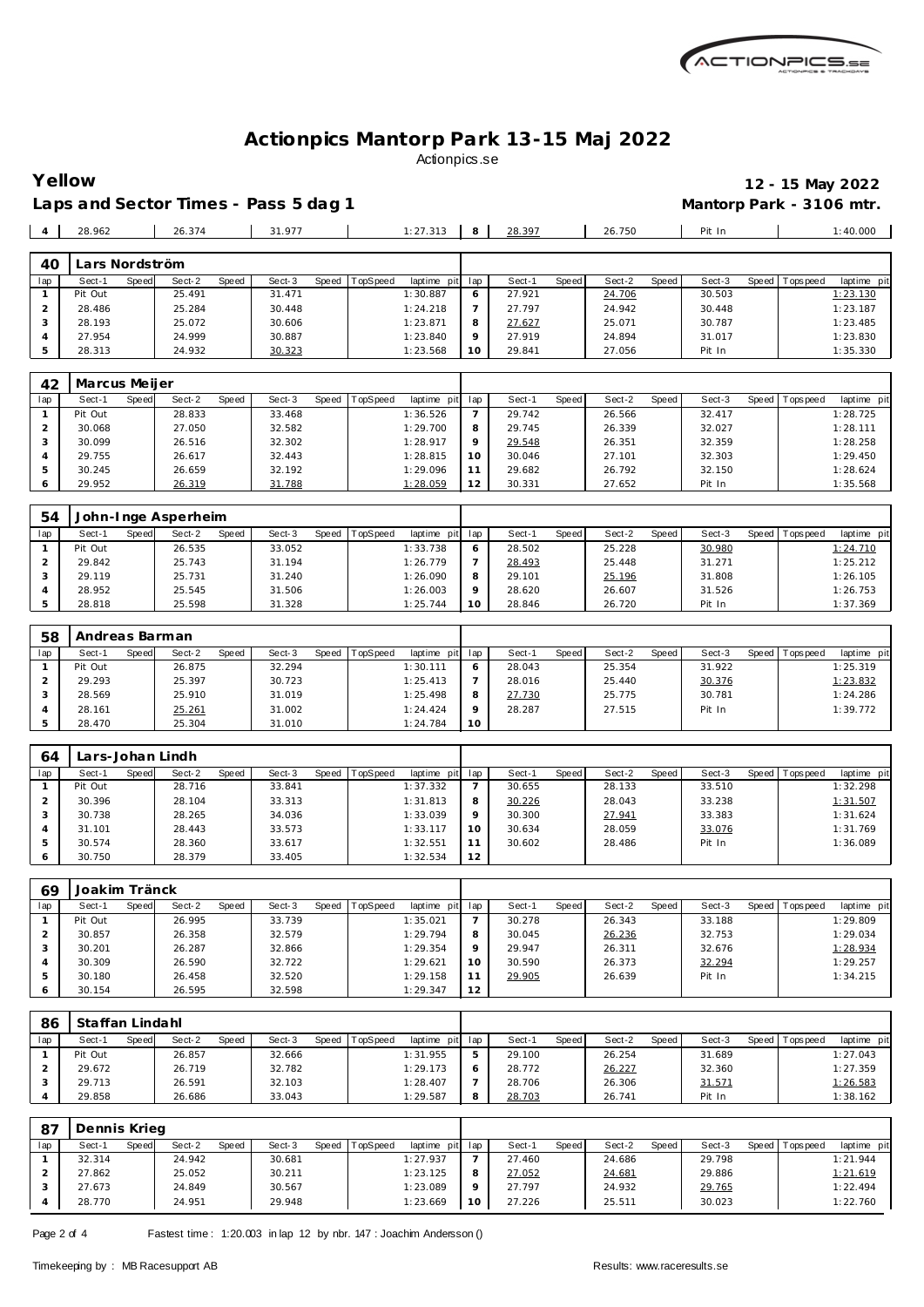

#### **Yellow 12 - 15 May 2022** Laps and Sector Times - Pass 5 dag 1 **Mantorp Park - 3106 mtr.**

|         |        |        |        |          |           |        |        | ______ |          |
|---------|--------|--------|--------|----------|-----------|--------|--------|--------|----------|
| ◡       | 28.946 | 24.807 | 30.542 | 1:24.295 | 77        | 28.265 | 24.766 | 30.220 | 1:23.251 |
| $\circ$ | 27.092 | 25.067 | 30.029 | 1:22.188 | 12<br>LZ. | 28.336 | 27.077 | Pit In | 1:31.576 |
|         |        |        |        |          |           |        |        |        |          |
|         |        |        |        |          |           |        |        |        |          |

| $\Omega$ | Per Breitenstein |       |        |       |        |       |          |          |         |        |       |        |       |        |                 |                 |
|----------|------------------|-------|--------|-------|--------|-------|----------|----------|---------|--------|-------|--------|-------|--------|-----------------|-----------------|
| lap      | Sect-1           | Speed | Sect-2 | Speed | Sect-3 | Speed | TopSpeed | laptime  | pit lap | Sect-1 | Speed | Sect-2 | Speed | Sect-3 | Speed Tops peed | pit<br>laptime  |
|          | Pit Out          |       | 25.822 |       | 31.938 |       |          | 1:28.977 |         | 28.531 |       | 25.397 |       | 31.478 |                 | <u>l:25.406</u> |
|          | 29.307           |       | 25.931 |       | 31.774 |       |          | 1:27.012 |         | 29.842 |       | 25.378 |       | Pit In |                 | 1:32.669        |
|          | 29.539           |       | 25.476 |       | 31.843 |       |          | 1:26.858 |         |        |       |        |       |        |                 |                 |

| 109 | ' udvig Sjöholm |       |        |       |        |       |                 |                |              |        |              |        |       |        |       |           |             |
|-----|-----------------|-------|--------|-------|--------|-------|-----------------|----------------|--------------|--------|--------------|--------|-------|--------|-------|-----------|-------------|
| lap | Sect-1          | Speed | Sect-2 | Speed | Sect-3 | Speed | <b>TopSpeed</b> | laptime<br>pit | lap          | Sect-1 | <b>Speed</b> | Sect-2 | Speed | Sect-3 | Speed | Tops peed | laptime pit |
|     | Pit Out         |       | 27.136 |       | 32.362 |       |                 | 1:33.476       |              | 29.452 |              | 26.672 |       | 31.917 |       |           | 1:28.041    |
|     | 29.861          |       | 26.820 |       | 31.927 |       |                 | 1:28.608       | $\circ$<br>Õ | 29.040 |              | 26.787 |       | 31.737 |       |           | 1:27.564    |
|     | 29.228          |       | 26.516 |       | 32.172 |       |                 | 1:27.916       |              | 29.664 |              | 26.663 |       | 32.088 |       |           | 1:28.415    |
| 4   | 29.607          |       | 26.514 |       | 31.932 |       |                 | 1:28.053       | 10           | 30.739 |              | 26.525 |       | 31.927 |       |           | 1:29.191    |
|     | 29.369          |       | 26.635 |       | 31.828 |       |                 | 1:27.832       |              | 30.848 |              | 29.484 |       | Pit In |       |           | 1:37.048    |
|     | 29.100          |       | 26.262 |       | 31.678 |       |                 | 1:27.040       | 12           |        |              |        |       |        |       |           |             |

| 110 | David Mattsson |       |        |       |        |       |                 |             |               |        |       |        |       |        |       |           |             |
|-----|----------------|-------|--------|-------|--------|-------|-----------------|-------------|---------------|--------|-------|--------|-------|--------|-------|-----------|-------------|
| lap | Sect-1         | Speed | Sect-2 | Speed | Sect-3 | Speed | <b>TopSpeed</b> | laptime pit | lap           | Sect-1 | Speed | Sect-2 | Speed | Sect-3 | Speed | Tops peed | laptime pit |
|     | Pit Out        |       | 27.339 |       | 32.189 |       |                 | 1:32.219    |               | 30.347 |       | 26.161 |       | 31.429 |       |           | 1:27.937    |
|     | 30.237         |       | 26.877 |       | 31.903 |       |                 | 1:29.017    | 8             | 28.985 |       | 25.988 |       | 32.964 |       |           | 1:27.937    |
|     | 29.260         |       | 26.165 |       | 32.054 |       |                 | 1:27.479    | Ω             | 30.252 |       | 26.064 |       | 31.486 |       |           | 1:27.802    |
|     | 29.576         |       | 25.588 |       | 31.183 |       |                 | 1:26.347    | 10            | 29.157 |       | 25.988 |       | 31.897 |       |           | 1:27.042    |
|     | 28.881         |       | 25.899 |       | 31.846 |       |                 | 1:26.626    | $\sim$ $\sim$ | 29.293 |       | 26.554 |       | Pit In |       |           | 1:32.686    |
|     | 28.489         |       | 25.721 |       | 31.373 |       |                 | 1:25.583    | 12            |        |       |        |       |        |       |           |             |

| 116 | Glenn Westerberg |       |        |       |        |       |          |             |         |        |       |        |       |        |       |           |             |
|-----|------------------|-------|--------|-------|--------|-------|----------|-------------|---------|--------|-------|--------|-------|--------|-------|-----------|-------------|
| lap | Sect-1           | Speed | Sect-2 | Speed | Sect-3 | Speed | TopSpeed | laptime pit | lap     | Sect-1 | Speed | Sect-2 | Speed | Sect-3 | Speed | Tops peed | laptime pit |
|     | Pit Out          |       | 26.868 |       | 32.629 |       |          | 1:33.651    | O       | 29.671 |       | 26.883 |       | 31.991 |       |           | 1:28.545    |
|     | 29.373           |       | 26.115 |       | 31.797 |       |          | 1:27.285    |         | 29.435 |       | 26.641 |       | 32.057 |       |           | 1:28.133    |
|     | 29.613           |       | 26.796 |       | 31.754 |       |          | 1:28.163    | 8       | 29.314 |       | 26.539 |       | 31.878 |       |           | 1:27.731    |
|     | 29.624           |       | 26.969 |       | 31.786 |       |          | 1:28.379    | $\circ$ | 29.272 |       | 27.038 |       | Pit In |       |           | 1:35.764    |
|     | 29.239           |       | 26.571 |       | 31.776 |       |          | 1:27.586    | 10      |        |       |        |       |        |       |           |             |

| 121 | Martin Karlsson |       |        |       |        |       |                 |                 |    |        |              |        |       |        |                 |             |
|-----|-----------------|-------|--------|-------|--------|-------|-----------------|-----------------|----|--------|--------------|--------|-------|--------|-----------------|-------------|
| lap | Sect-1          | Speed | Sect-2 | Speed | Sect-3 | Speed | <b>TopSpeed</b> | laptime pit lap |    | Sect-1 | <b>Speed</b> | Sect-2 | Speed | Sect-3 | Speed Tops peed | laptime pit |
|     | Pit Out         |       | 26.690 |       | 33.086 |       |                 | 1:33.355        |    | 29.088 |              | 26.107 |       | 32.589 |                 | 1:27.784    |
|     | 29.600          |       | 26.538 |       | 32.318 |       |                 | 1:28.456        |    | 28.819 |              | 25.890 |       | 31.523 |                 | 1:26.232    |
|     | 29.495          |       | 26.737 |       | 32.709 |       |                 | 1:28.941        |    | 28.721 |              | 26.012 |       | 31.661 |                 | 1:26.394    |
|     | 29.134          |       | 26.224 |       | 32.185 |       |                 | 1:27.543        |    | 28.570 |              | 26.457 |       | 32.947 |                 | 1:27.974    |
|     | 29.274          |       | 26.205 |       | 32.511 |       |                 | 1:27.990        | 10 | 28.481 |              | 27.155 |       | Pit In |                 | 1:37.618    |

| 146 |         |       | Joakim Strömberg |       |        |       |          |                 |        |       |        |         |        |         |             |             |
|-----|---------|-------|------------------|-------|--------|-------|----------|-----------------|--------|-------|--------|---------|--------|---------|-------------|-------------|
| lap | Sect-′  | Speed | Sect-2           | Speed | Sect-3 | Speed | TopSpeed | laptime pit lap | Sect-1 | Speed | Sect-2 | Speed I | Sect-3 | Speed I | T ops pee d | laptime pit |
|     | Pit Out |       | 26.450           |       | 31.853 |       |          | 1:28.879        | 28.630 |       | 25.470 |         | 30.750 |         |             | 1:24.850    |
|     | 28.452  |       | 25.138           |       | 30.742 |       |          | 1:24.332        | 28.710 |       | 25.673 |         | 31.277 |         |             | 1:25.660    |
|     | 30.449  |       | 25.750           |       | 31.186 |       |          | 1:27.385        | 28.433 |       | 25.449 |         | 31.260 |         |             | 1:25.142    |
|     | 28.867  |       | 25.758           |       | 30.661 |       |          | 1:25.286        | 28.558 |       | 26.216 |         | Pit In |         |             | 1:33.627    |

| 147 | Joachim Andersson |              |        |       |        |         |                 |             |          |        |       |        |       |        |                |             |
|-----|-------------------|--------------|--------|-------|--------|---------|-----------------|-------------|----------|--------|-------|--------|-------|--------|----------------|-------------|
| lap | Sect-1            | <b>Speed</b> | Sect-2 | Speed | Sect-3 | Speed T | <b>TopSpeed</b> | laptime pit | lap      | Sect-1 | Speed | Sect-2 | Speed | Sect-3 | Speed Topspeed | laptime pit |
|     | Pit Out           |              | 26.276 |       | 30.647 |         |                 | 1:27.594    | 8        | 27.134 |       | 24.319 |       | 30.712 |                | 1:22.165    |
|     | 28.002            |              | 25.741 |       | 31.976 |         |                 | 1:25.719    | $\Omega$ | 27.089 |       | 24.558 |       | 29.071 |                | 1:20.718    |
|     | 28.606            |              | 26.701 |       | 32.422 |         |                 | 1:27.729    | 10       | 26.544 |       | 24.610 |       | 29.269 |                | 1:20.423    |
|     | 28.268            |              | 25.377 |       | 30.549 |         |                 | 1:24.194    |          | 26.530 |       | 24.984 |       | 29.273 |                | 1:20.787    |
|     | 28.071            |              | 24.622 |       | 29.637 |         |                 | 1:22.330    | 12       | 26.481 |       | 24.316 |       | 29.206 |                | 1:20.003    |
|     | 28.980            |              | 25.169 |       | 29.605 |         |                 | 1:23.754    | 13       | 27.729 |       | 25.730 |       | Pit In |                | 1:27.008    |
|     | 27.317            |              | 24.570 |       | 30.374 |         |                 | 1:22.261    | 14       |        |       |        |       |        |                |             |

| 502 | Donald Pakzad |       |        |       |        |       |                 |             |     |        |       |        |       |        |       |            |             |
|-----|---------------|-------|--------|-------|--------|-------|-----------------|-------------|-----|--------|-------|--------|-------|--------|-------|------------|-------------|
| lap | Sect-1        | Speed | Sect-2 | Speed | Sect-3 | Speed | <b>TopSpeed</b> | laptime pit | lac | Sect-1 | Speed | Sect-2 | Speed | Sect-3 | Speed | Tops pee d | laptime pit |
|     | Pit Out       |       | 25.633 |       | 30.788 |       |                 | 1:27.952    |     | 28.058 |       | 25.292 |       | 30.576 |       |            | 1:23.926    |
|     | 28.380        |       | 24.856 |       | 31.175 |       |                 | 1:24.411    |     | 28.135 |       | 25.083 |       | 30.924 |       |            | 1:24.142    |
|     | 29.896        |       | 25.098 |       | 30.713 |       |                 | 1:25.707    |     | 28.353 |       | 24.923 |       | 30.934 |       |            | 1:24.210    |
|     | 28.357        |       | 24.700 |       | 30.582 |       |                 | 1:23.639    | 10  | 27.875 |       | 25.693 |       | 31.424 |       |            | 1:24.992    |

Page 3 of 4 Fastest time: 1:20.003 in lap 12 by nbr. 147 : Joachim Andersson ()